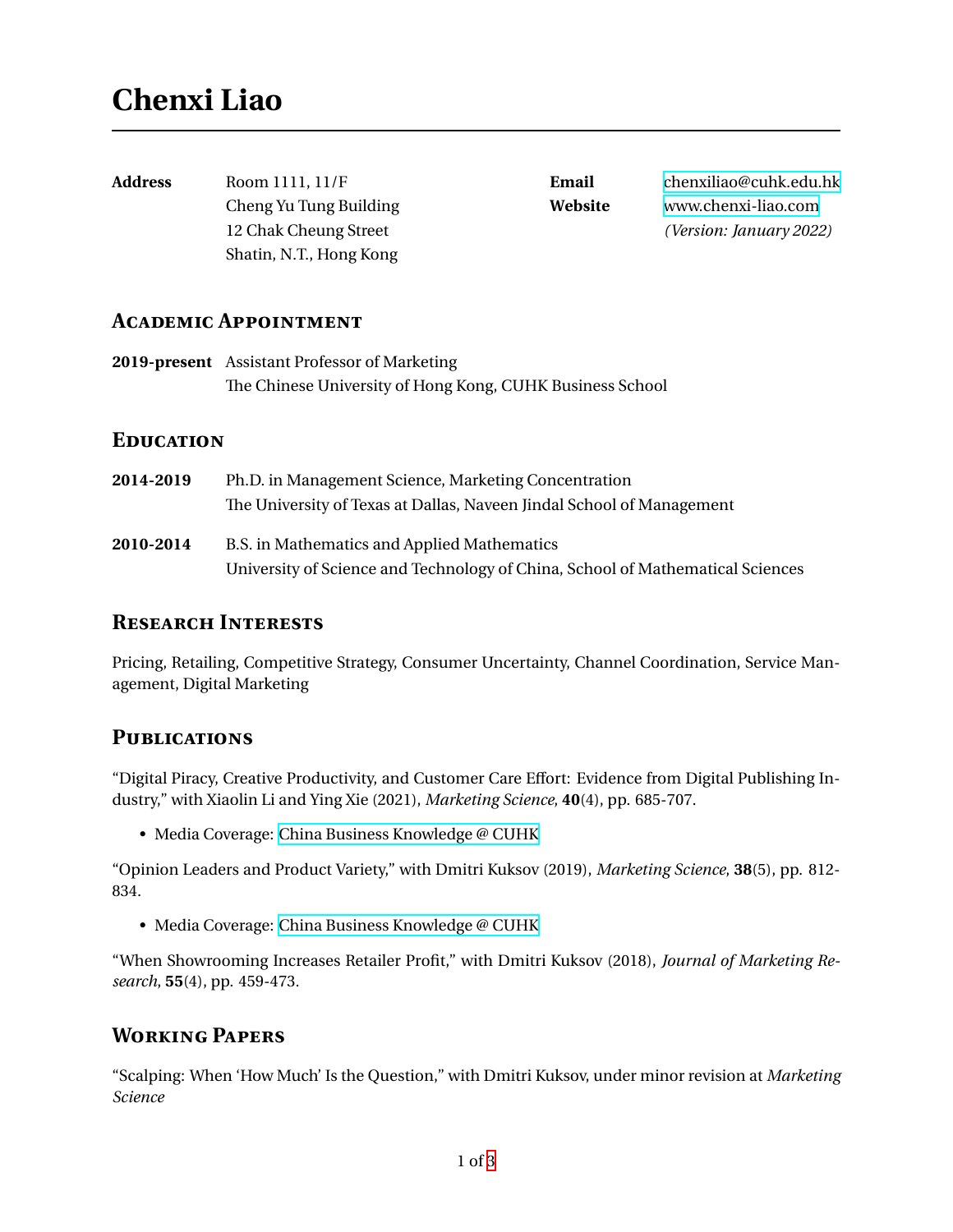# **INVITED TALKS**

University of Science and Technology of China, School of Management, July 2021 Xiamen University, School of Management, June 2021 Hong Kong Polytechnic University, Faculty of Business, March 2021 University of Science and Technology of China, School of Management, December 2019 Shenzhen University, College of Management, June 2019 Lingnan University, Faculty of Business, November 2018 Shanghai University of Finance and Economics, College of Business, November 2018 University of New South Wales, UNSW Business School, October 2018 City University of Hong Kong, College of Business, October 2018 Hong Kong University of Science and Technology, HKUST Business School, October 2018 CUHK-Shenzhen, School of Management and Economics, October 2018 University of Hong Kong, Faculty of Business and Economics, October 2018 Chinese University of Hong Kong, CUHK Business School, October 2018 Cheung Kong Graduate School of Business, October 2018 University of Florida, Warrington College of Business, October 2018 Northwestern University, Kellogg School of Management, September 2018

# **Conference Presentations**

"Scalpers: When 'How Many' Is the Question," 17th Annual Conference of JMS China Marketing Science, Nov 2020

Invited Discussion on "Customer Purchase Journey, Privacy Choices, and Advertising Strategies," UTD FORMS Conference, February 2020

"Digital Piracy, Creative Productivity, and Customer Care Effort: Evidence from Digital Publishing Industry," CUHK Business School Faculty Interdepartmental Research Workshop, October 2019

"Digital Piracy, Extrinsic Incentives, and Writer Efforts," ISMS Marketing Science Conference, June 2019

"Product Line Design with Expert Review," ISMS Marketing Science Conference, June 2017

"Product Line Design with Expert Review," UH Marketing Doctoral Symposium, April 2017

"When Showrooming Increases Retailer Profit," ISMS Marketing Science Conference, June 2016

### **Honors & Awards**

| 2020       | Best Paper Award, 17th Annual Conference of JMS China Marketing Science           |  |
|------------|-----------------------------------------------------------------------------------|--|
| 2019       | 2nd Place, JSOM Three Minute Dissertation Competition                             |  |
| 2018       | Fellow, AMA-Sheth Foundation Doctoral Consortium                                  |  |
| 2016, 2017 | Fellow, INFORMS Marketing Science Doctoral Consortium                             |  |
| 2016, 2017 | Fellow, UH Marketing Doctoral Symposium                                           |  |
| 2016       | Betty and Gifford Johnson Graduate Scholarship, The University of Texas at Dallas |  |